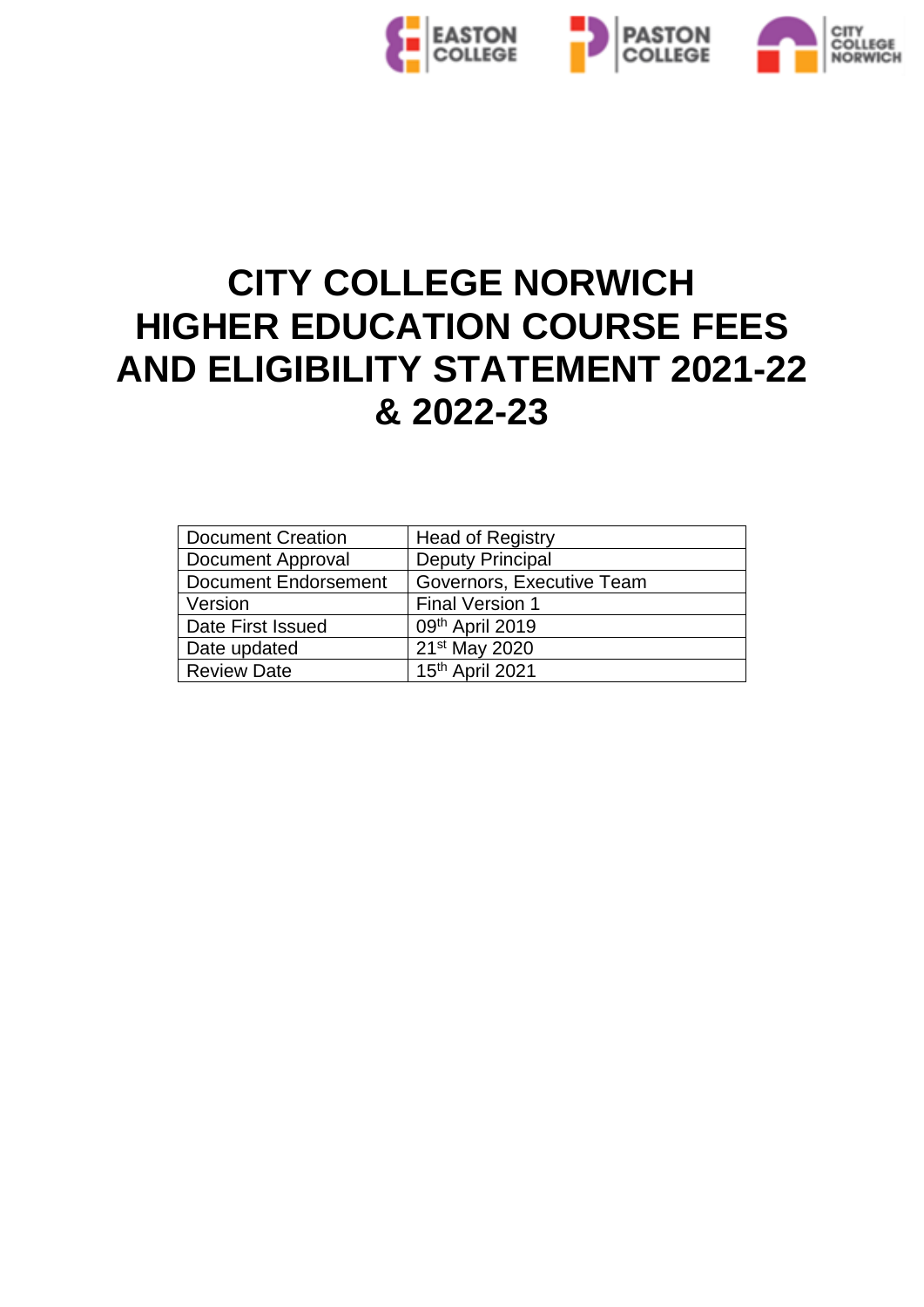#### **Table of Contents**

| 1.   |  |
|------|--|
| 1.1. |  |
| 2.   |  |
| 3.   |  |
| 4.   |  |
| 4.1. |  |
| 4.2. |  |
| 5.   |  |
| 5.1. |  |
| 5.2. |  |
| 5.3. |  |
| 5.4. |  |
| 5.5. |  |
| 6.   |  |
| 6.1. |  |
| 6.2. |  |
| 6.3. |  |
| 6.4. |  |
| 6.5. |  |
| 6.6. |  |
| 7.   |  |
| 7.1. |  |
| 7.2. |  |
| 7.3. |  |
| 7.4. |  |
| 7.5. |  |
| 7.6. |  |
| 7.7. |  |
| 8.   |  |
| 8.1. |  |
| 8.2. |  |
| 8.3. |  |
|      |  |
|      |  |
|      |  |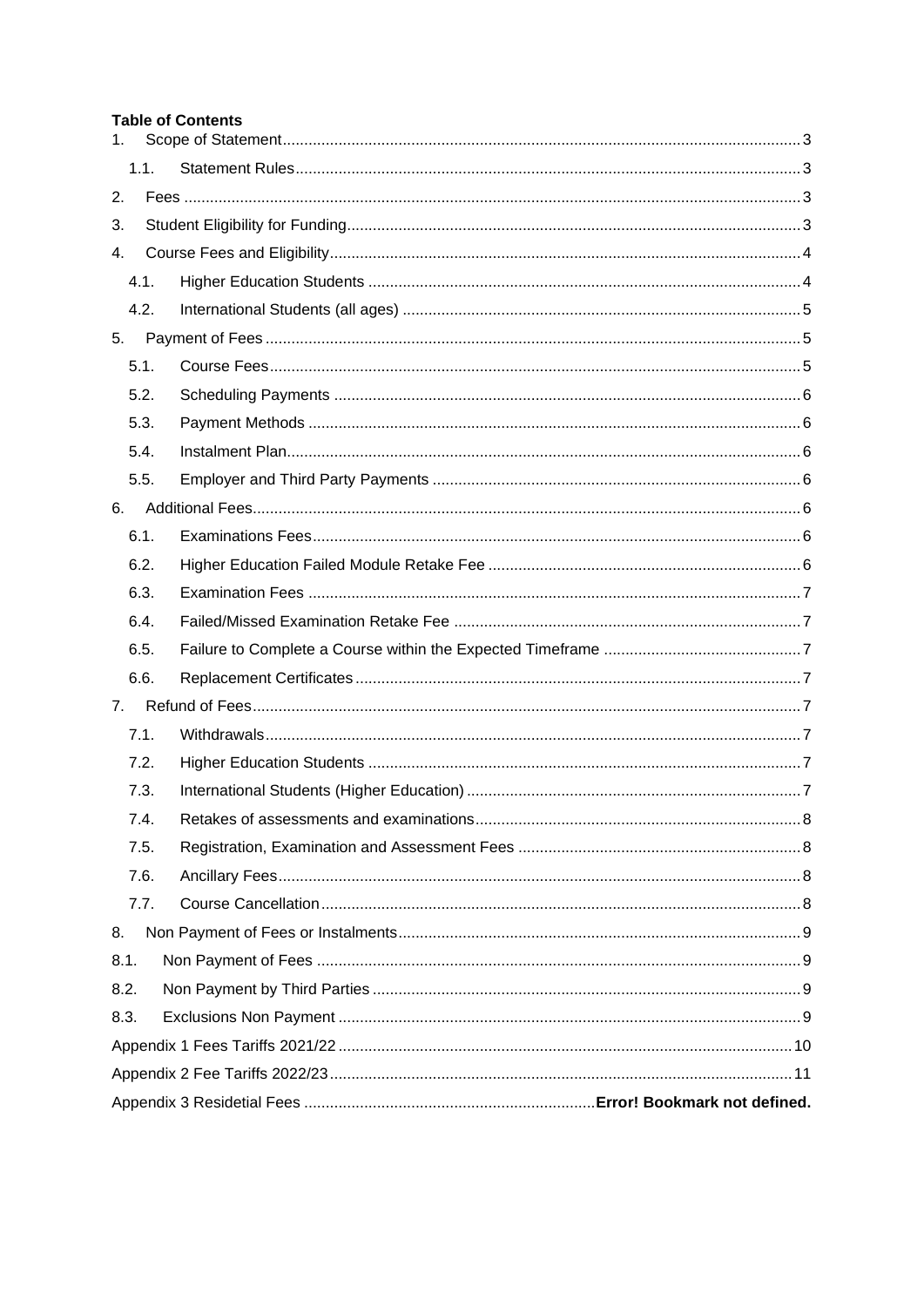#### <span id="page-2-0"></span>**1. Scope of Statement**

This Statement sets out the course fees charged by the College. The Statement is subject to rule changes introduced by government and funding agencies which may occur in the course of an academic year.

This statement has been drafted based on the rules set out by the Office for Students (OfS) for academic year 2021/22 and 2022/23. These rules may be subject to change before the commencement of that academic year and therefore should not be viewed as binding.

The Statement covers fees for Higher Education programmes run by the College that do not attract public funding for fees.

It does not apply to ESFA programmes, commercial courses or European Social Fund (ESF) Projects and other publicly funded projects where the criteria are set in the individual bids

#### <span id="page-2-1"></span>**1.1. Statement Rules**

This Statement will be updated on an annual basis and will be re-issued before May 1st each year, unless government guidance is unavailable.

#### <span id="page-2-2"></span>**2. Fees**

The college fee tariff rates are available in Appendix 1 & 2

Fees are charged on the basis of:

- The type and level of course the student is studying
- The amount of hours/credits that are undertaken
- The age of the student
- The eligibility of the student for funding
- The level of public subsidy that the student attracts

#### <span id="page-2-3"></span>**3. Student Eligibility for Funding**

Individuals will be eligible to access funding to cover all or part of the college fees if they:

- UK or Irish national or have 'settled status' (no restrictions on how long you can stay)
- Normally live in England
- Been living in the UK, the Channel Islands or the Isle of Man for 3 continuous years before the first day of your course, apart from temporary absences such as going on holiday

You may also be eligible if your residency status is one of the following:

- Refugee (including family members)
- Humanitarian protection (including family members)
- Migrant worker from the EU, Switzerland, Norway, Iceland or Liechtenstein (including family members) with settled or pre-settled status
- Child of a Swiss national and you and your parent have settled or pre-settled status under the EU Settlement Scheme
- Child of a Turkish worker who has permission to stay in the UK you and your Turkish worker parent must have been living in the UK by 31 December 2020
- A stateless person (including family members)
- An unaccompanied child granted 'Section 67 leave' under the Dubs Amendment
- A child who is under the protection of someone granted 'Section 67 leave', who is also allowed to stay in the UK for the same period of time as the person responsible for them (known as 'leave in line')
- Granted 'Calais leave' to remain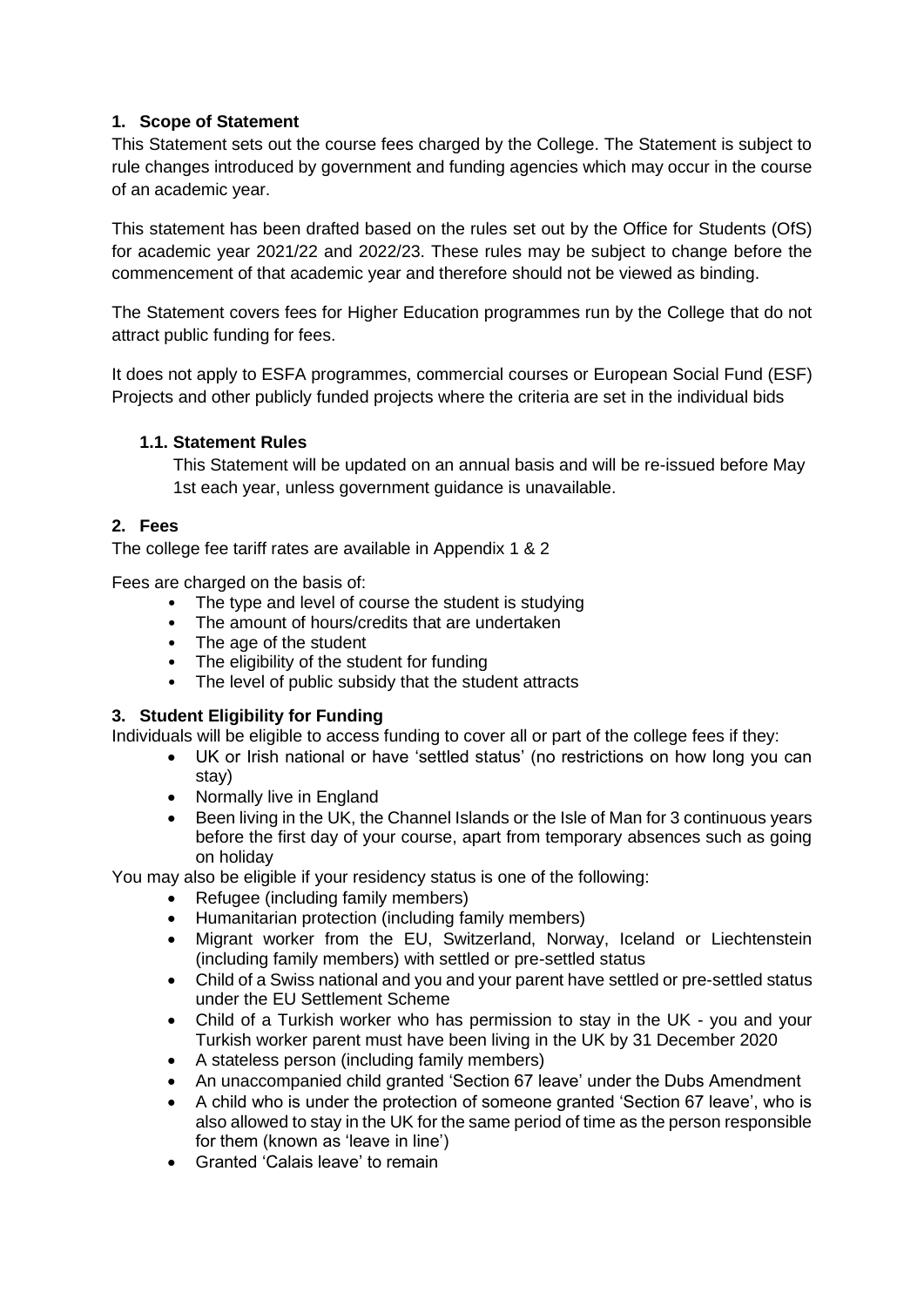- A child of someone granted 'Calais leave' to remain, who is also allowed to stay in the UK for the same period of time as their parent (known as 'leave in line')
- Been given settled status ('indefinite leave to remain') because you've been the victim of domestic violence
- Been granted indefinite leave to remain as a bereaved partner

You may also be eligible if you're not a UK national and are either:

- under 18 and have lived in the UK for at least 7 years
- 18 or over and have lived in the UK for at least 20 years (or at least half of your life)
- Have been living in the UK, the Channel Islands or the Isle of Man for 3 continuous years before the first day of your course.

Eligibility does not give a student the right to student loan funding, this would depend on their circumstances, such as previous achievement, economic status, age, residency, course, course level as set out by Student Finance.

#### <span id="page-3-0"></span>**4. Course Fees and Eligibility**

#### <span id="page-3-1"></span>**4.1. Higher Education Students**

#### **4.1.1. Full Time HE Provision**

Full Time HE provision is regarded as the study of 120 HE credits per academic year. For Full Time Higher Education students, a course fee will be charged at the beginning of each year of the course. This fee will include:

- Tuition Fees for all programme elements that are funded
- Registration, Examination and Assessment Fees

#### **4.1.2. Part Time HNC/HND Provision**

In 2020/21 the College will charge a different fee for those higher education programmes awarded through Pearson. Such courses lead to the award of a Higher National Certificate (HNC) or Higher National Diploma (HND). For students studying an HNC/HND, a course fee will be charged at the beginning of each year of the course. This fee will include:

- Tuition Fees for all programme elements that are funded
- Registration, Examination and Assessment Fees

## **4.1.3. Recognition of Prior Learning (RPL) – HE programmes**

Where the student is claiming RPL on the basis of previously certificated learning, the College will make a charge through Norfolk Educational Services in recognition of the staff time required to assess the RPL claim. The volume of RPL allowed is normally restricted to 50% of the credit for the award by the Norfolk Regulatory Framework although exceptions can be granted to exceed 50%. Charges will be:

- For RPL within the 50% limit for the award = £50 admin fee  $+$  £25 per 10 credits of RPL being applied for.
- For RPL that exceed the 50% limit for the award = £150 admin fee + £25 per 10 credits of RPL being applied for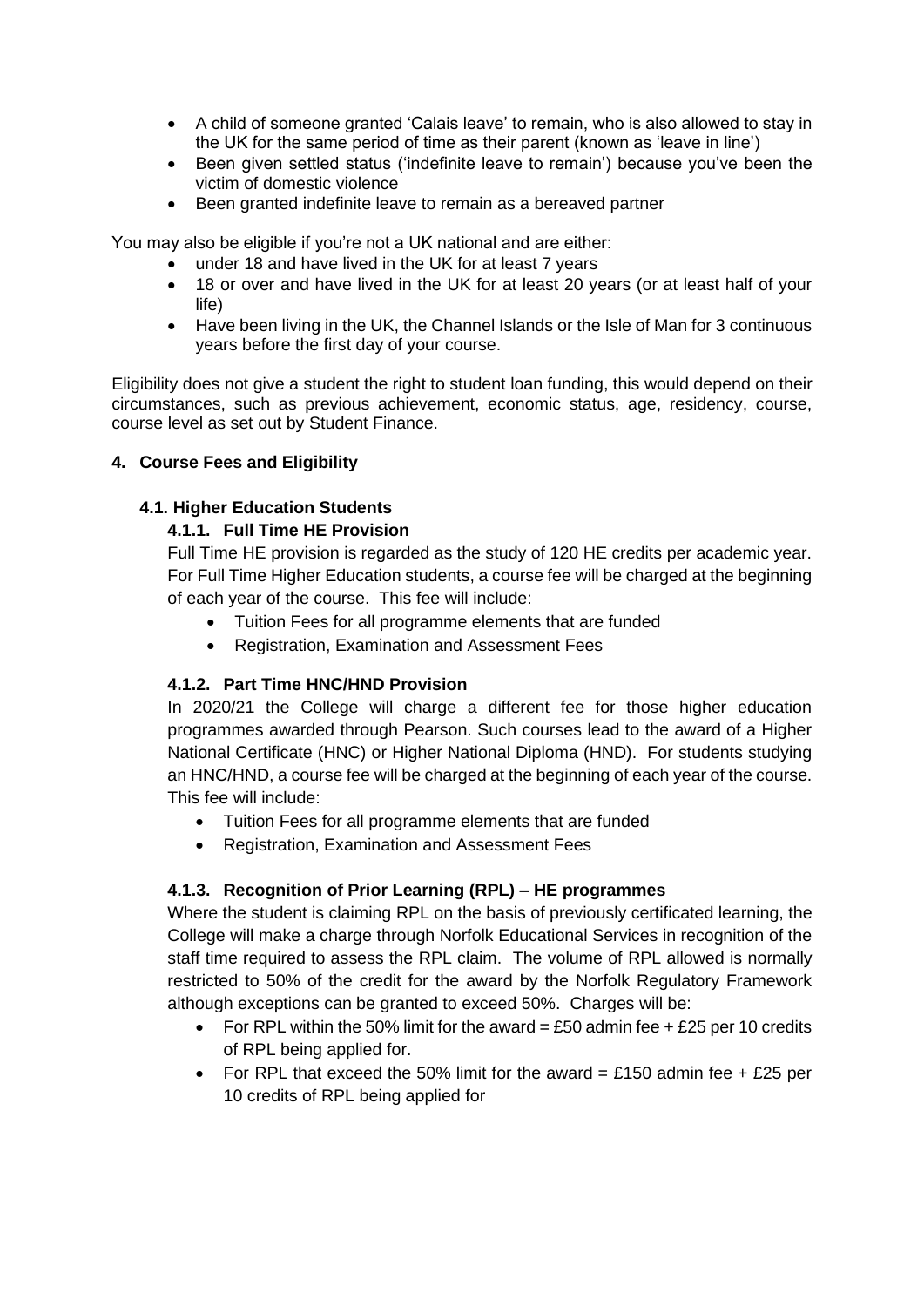## **4.1.4. Recognition of Prior Experiential Learning (RPEL)**

Where a student is claiming RPEL on the basis of previous experience, the College will charge in recognition of the staff time required to assess the RPEL claim. Charges will be as follows:

• £100 admin fee + £25 per 10 credits of APEL being applied for.

## **4.1.5. Higher Education students studying equivalent or lower level qualifications (ELQs)**

HE students who have prior attainment at an equivalent or higher level than the undergraduate course they are proposing to study may not be eligible for a loan for fees from the Student Loan Company. Students should be advised to contact the SLC if they are in any doubt as to their eligibility.

#### **4.1.6. Fees**

Higher Education fees are set by the College in accordance with the national regulations for fees set by the government and monitored by OfS (the Office for Students).

No fee waivers or reductions will apply for Higher Education programmes. The College reserves the right to negotiate individual fee charges with employers for Higher Education qualifications.

#### <span id="page-4-0"></span>**4.2. International Students (all ages)**

#### **4.2.1. Definition**

An international overseas student will be defined as one who does not meet the OFS's eligibility criteria and does not meet the requirements set out in The Education (Fees and Awards)(England) Regulations 2007 and The Education (Student Fees, Awards and Support)(Amendment) Regulations.

#### **4.2.2. Eligibility**

Any queries on eligibility for International Students, including those with Tier 4 Student Visas should be forwarded to the International Student Adviser based in the Advice Shop.

#### **4.2.3. Course Fees**

The International Students Full Time fees are set out in Appendix 1 & 2

#### **4.3. Staff on Courses**

City College Norwich staff will be required to pay a fee on all Higher Education courses. However, the City College Norwich may pay the fee under exceptional circumstances where the course is relevant to current employment, a TD1 form should be completed in this scenario.

#### <span id="page-4-2"></span><span id="page-4-1"></span>**5. Payment of Fees**

.

#### **5.1. Course Fees**

Students will have to pay or arrange for payment on their behalf for the following ("Fees"):- Tuition Fees for all programme elements that are not fully funded.

• Registration, Examination and Assessment Fees.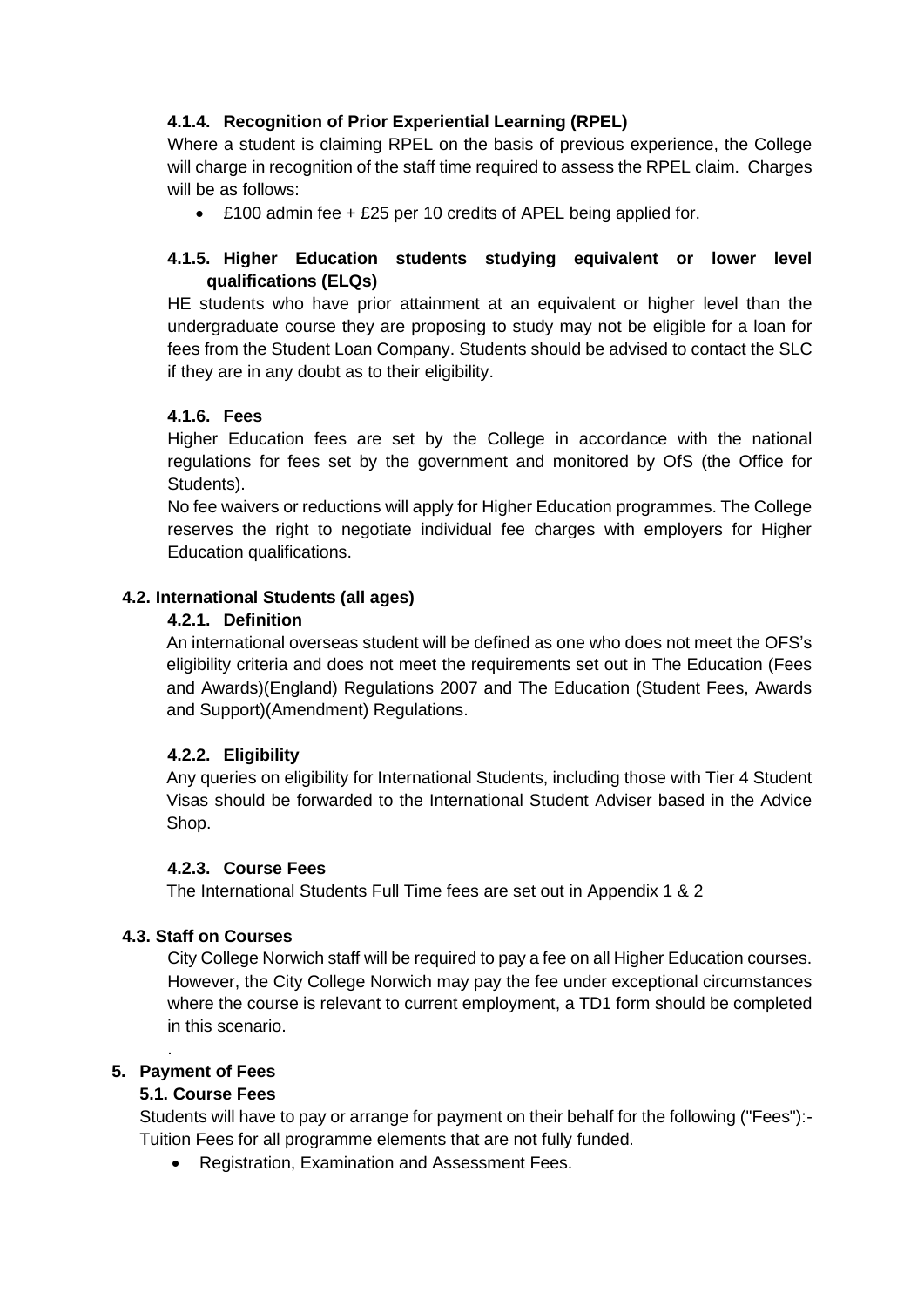• Additional consumables, protective clothing, equipment, books and study materials needed for the chosen course which are identified in the appropriate prospectus and on the College website under course information (www.ccn.ac.uk).

#### <span id="page-5-0"></span>**5.2. Scheduling Payments**

Course fees are charged on an annual basis. Fees are payable on enrolment in each year of the course.

#### <span id="page-5-1"></span>**5.3. Payment Methods**

The following methods of payment include:

- Student Loan Company
- Cash
- Cheque; supported by a bankers card or proof of the name and address of the student
- Most major debit and credit cards
- Bank Transfer/Direct Debit/Standing Order

#### <span id="page-5-2"></span>**5.4. Instalment Plan**

The college operates an instalment plan offered to students on a course that lasts 13 weeks or more and costing more than £150. The student is required to pay 25% of the fee on enrolment and the balance will be collected by direct debit in equal instalments on the 1<sup>st</sup> of the following 3 months.

Where the course duration is less than 13 weeks, the student must arrange for full payment to be made at enrolment. The Instalment plan is not available to employers

Where the course cost is less than £150, the student must arrange for full payment to be made at enrolment. The Instalment plan is not available to employers.

#### <span id="page-5-3"></span>**5.5. Employer and Third Party Payments**

If a student's employer/third party has offered to pay the fee, the student should complete a fee authorisation form which the employer/third party must sign to demonstrate that they are happy to pay the fee. This must be completed prior to the start of the course and presented by the student either on or before enrolment. For SLC payments student are required to present paperwork and evidence of their tuition fee loan at enrolment.

If any of the above documents are not presented at enrolment students will be expected to pay fees as per section 5.4.

#### <span id="page-5-5"></span><span id="page-5-4"></span>**6. Additional Fees**

#### **6.1. Examinations / Registrations Fees**

Where the awarding organisation requires entry to an examination to be made by the student directly (i.e. not through the College) the examination/registrations fee will not be included in the Fees.

#### <span id="page-5-6"></span>**6.2. Higher Education Failed Module Retake Fee**

Higher Education students granted permission by an Assessment Board to retake a failed module the following Fee will be applied and must be paid in full prior to enrolment on to the retake module: -

- Retake of the Assessment only =  $£50$ .
- Retake of the Assessment with tutorial  $=$  £50 plus £35 per hour tuition.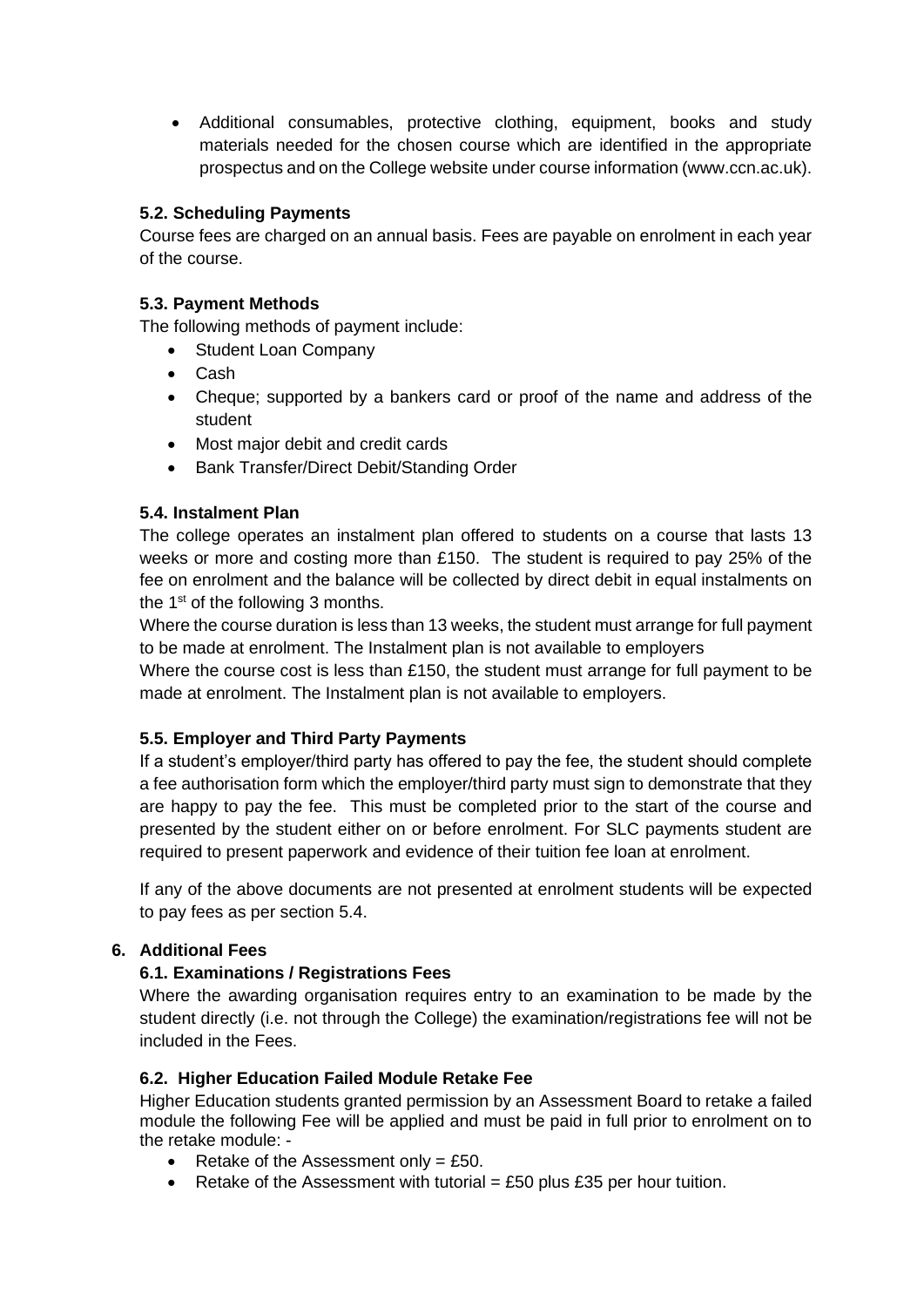• Retake whole module will be charged as follows: - Initial annual tuition fee charge / 12 = charge per 10 credits.

#### <span id="page-6-0"></span>**6.3. Examination Fees**

If a student fails to attend an examination (without authorisation), for which the College has incurred cost, the student will be liable for the examination costs.

#### <span id="page-6-1"></span>**6.4. Failed/Missed Examination Retake Fee**

If a student wishes to retake an examination the College will charge the awarding body entry fee prior to the booking of the retake. Examination entry fee charges are available by contacting the Examinations Team at examinations@ccn.ac.uk.

#### <span id="page-6-2"></span>**6.5. Failure to Complete a Course within the Expected Timeframe**

If a student fails to complete a Course or achieve the qualification by its planned end date, as stated on the Learning Agreement, and stays on at the College to complete all or part of their Course then the student will be liable for the costs associated with the retake of the relevant assignment/module.

#### <span id="page-6-3"></span>**6.6. Replacement Certificates**

For HNC/HNDs students can obtain replacement certificates by completing the replacement certificate form, whereby the college will apply for replacement certificates on the student's behalf, plus a £10 admin fee. For all other qualifications, the student can gain a replacement certificate directly from the Awarding Organisation.

#### <span id="page-6-5"></span><span id="page-6-4"></span>**7. Refund of Fees**

#### **7.1. Withdrawals**

Students must notify the College immediately if they are considering or wish to withdraw.

#### <span id="page-6-6"></span>**7.2. Higher Education Students**

If a student is enrolled on a Higher Education programme and withdraws before the end of the academic year, the Fee will be recalculated as follows:

- Withdrawal in Term  $1 = 25\%$  of the Fee will be charged
- Withdrawal in Term  $2 = 50\%$  of the Fee will be charged
- Withdrawal in Term  $3 = 100\%$  of the Fee will be charged (full fee payable)

Retake fees for Higher Education programmes are non-refundable.

#### <span id="page-6-7"></span>**7.3. International Students (Higher Education)**

The College holds a strict no-refund policy. The student will be liable for the entire fee, even if they withdraw before the end of the course. Students are required to pay a 25% deposit at enrolment, this fee is non-refundable.

However, a Tier 4 student and Short Term Study student is required to pay the full tuition fee (if it is a year long course) or the first year fees if studying on a longer course prior to issuing a CAS (confirmation of Acceptance to Study) or unconditional offer letter (applicable to short term study visa.)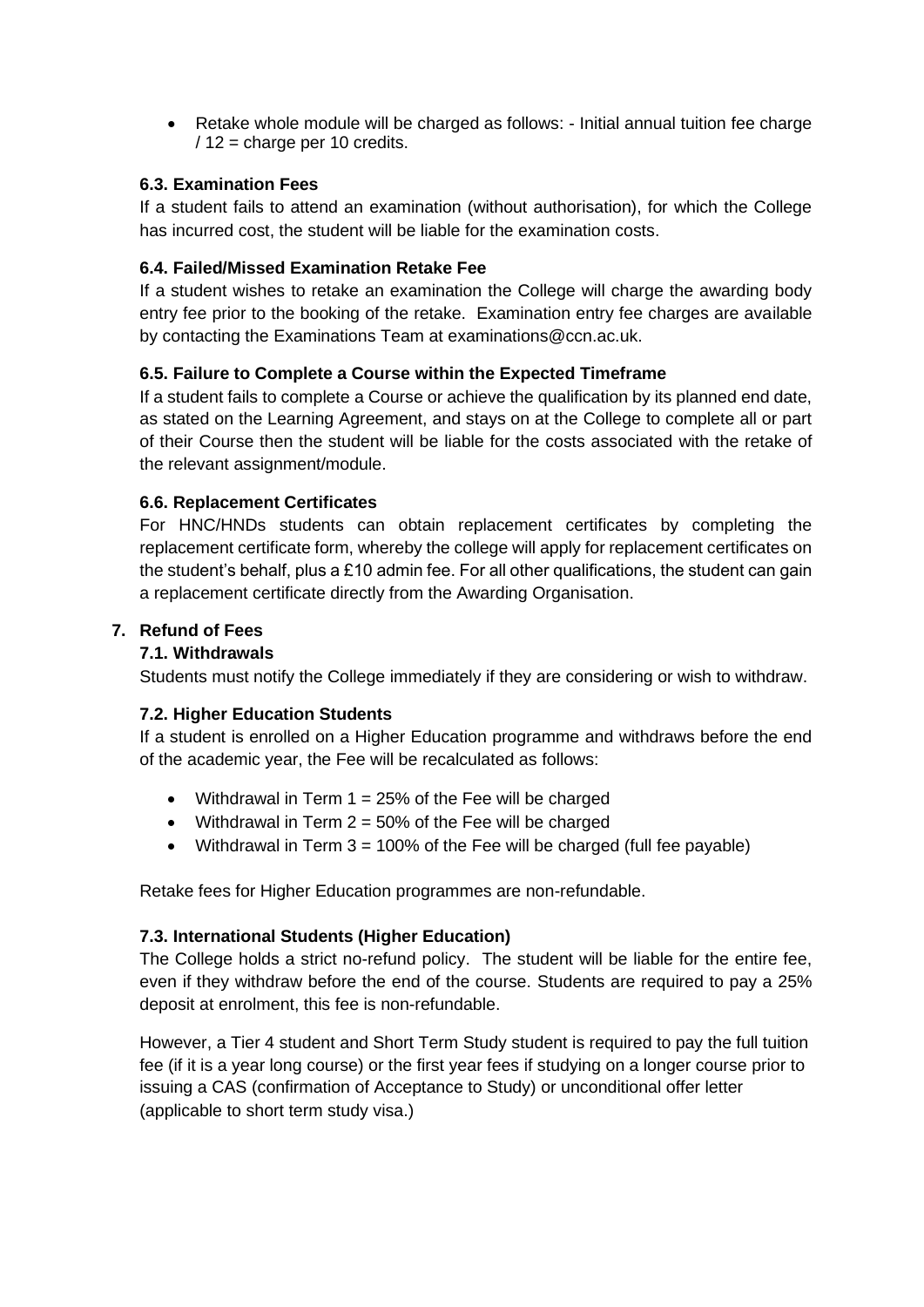#### **7.4. Refund policy for International Fee Paying Students**

International Students are required to pay a 25% deposit at enrolment. Tier 4 students and short term study students are required to pay the first year tuition fees prior to issuing a CAS or sending an unconditional offer letter. Refunds will be applied as follows:

- Monies will be reimbursed in full bar £250 administration fee if evidence of a visa rejection is received and verified from the relevant visa office of a Tier 4 or short term study student who is unsuccessful in their visa application and the visa rejection is not due to the failure to follow UK visa and Immigration guidance or submission of fraudulent documents. Failure to comply will result in a no refund policy.
- Refunds will not be made of offer holders who change their minds or decide not to take up their place.
- Any offer-holder who wishes to defer their place to the following year will have any monies deferred as well, the monies will not be refunded.
- Refunds will also be made to conditional offer-holders (this excludes Tier 4 and Short term study visas) who pay their deposit then fail to meet the conditions of the College's offer of a place.
- Refunds will only be made to the individual or organisation who originally paid the monies. If a third party has paid the monies on behalf of the applicant, we are unable to refund the deposit directly to the applicant. Refund requests will only be authorised within 3 years of the deposit payment date..

Refunds will only be made to the individual or organisation who originally paid the monies. If a third party has paid the monies on behalf of the applicant, we are unable to refund the deposit directly to the applicant. Refund requests will only be authorised within 3 years of the deposit payment date.

#### <span id="page-7-0"></span>**7.5. Retakes of assessments and examinations**

Retakes of assessments and examinations fees are non-refundable

#### <span id="page-7-1"></span>**7.6. Registration, Examination and Assessment Fees**

Registration, examination and assessment fees are non-refundable.

#### <span id="page-7-2"></span>**7.7. Ancillary Fees**

Costs for additional consumables, protective clothing, equipment, books and study materials are non-refundable.

#### <span id="page-7-3"></span>**7.8. Course Cancellation**

In the event that the College cancels a Course, the College will make every endeavour to secure an alternative suitable course placement either at the College or another education provider. If the College cancels a course, Fees paid will be refunded in full.

Full details of the colleges HE student Refund & Compensation Policy can be found within City College Norwich Rules, Regulations and Procedures for Students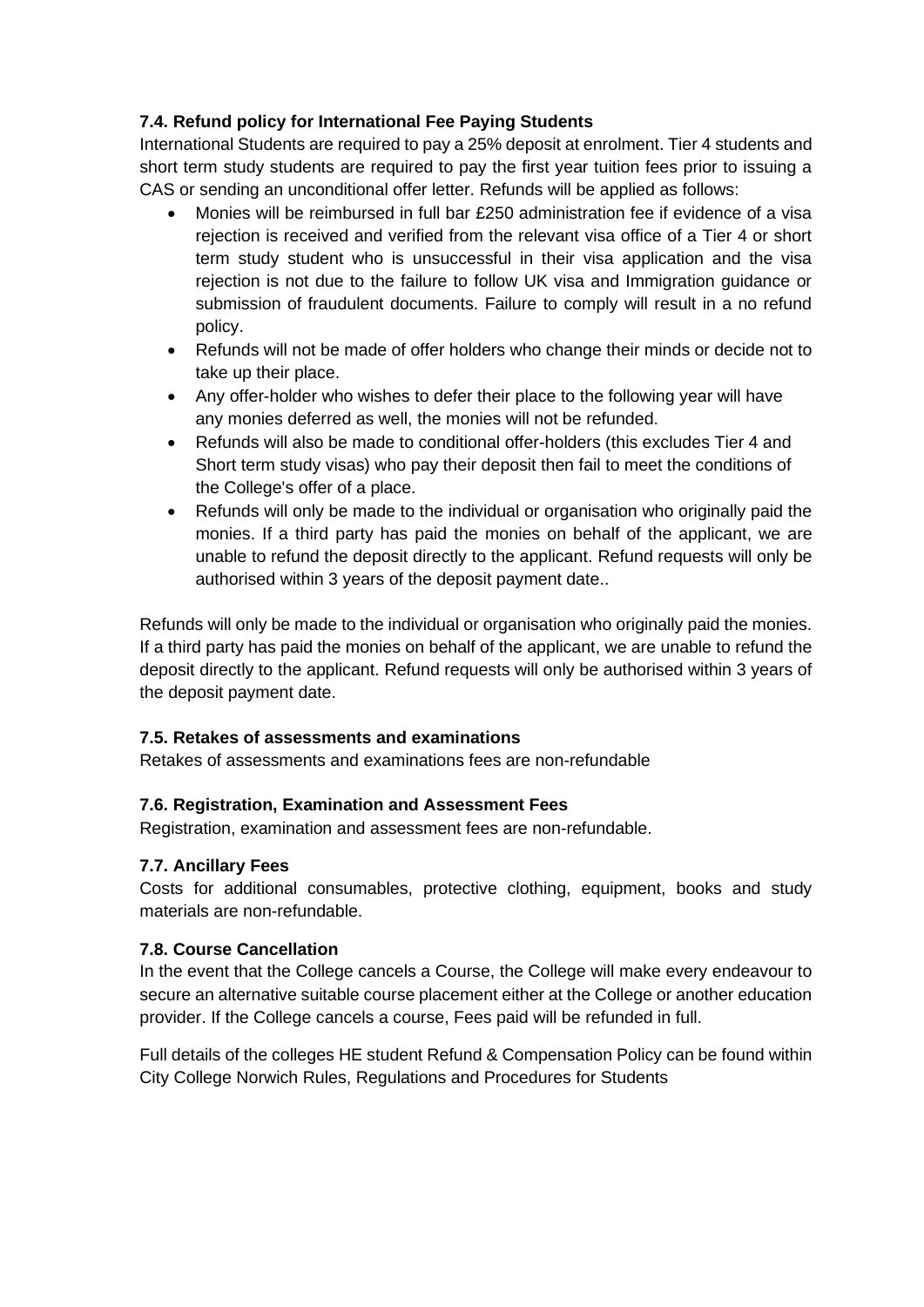## <span id="page-8-1"></span><span id="page-8-0"></span>**8. Non Payment of Fees or Instalments**

## **8.1. Non Payment of Fees**

Students must notify the College immediately if they are experiencing financial difficulty and are unable to pay their Fees. The College will make arrangements to discuss payment options that may be available.

Failure to pay the Fees, or any agreed instalment, by the due date, will result in students being suspended from the College and the following action being taken by the College, until such time that a payment arrangement has been agreed:-

- Access to College IT systems will be restricted.
- Students will not be permitted to attend class.
- Students will not be able to progress onto a subsequent year/semester.
- Students work will not be marked.
- Students results will not be published on e-ILP or confirmed in writing.
- Higher Education students, awards will not be confirmed until such time all tuition fees have been paid in full; following which students awards will be taken to the next scheduled Awards Board.

Failure to contact the College in relation to the non-payment of the Fees will result in student exclusion from the College. If a student is excluded then all rights and privileges enjoyed as a student of the College will cease from the date of exclusion. Exclusion will be notified in writing. Any outstanding debt will be transferred to a third party debt recovery agent or small claims court. Students will be refused other support offered by the College, such as counselling services and use of facilities, such as the gym etc.

## <span id="page-8-2"></span>**8.2. Non Payment by Third Parties**

If a third party has been invoiced for all or part payment of the fees, but fails to pay within 30 days of the start of the course then the student is liable for the unpaid fees and the College may take action against the student as noted in point 8.1 above, if the Fee remains unpaid.

If a student withdraws as a result of a third party failing to pay all or part of the fees, the fee will be recalculated as noted under item 7 above. Students are liable for any unpaid fees and the College may take action as noted in 8.1 above if the Fee remains unpaid**.**

#### <span id="page-8-3"></span>**8.3. Exclusions Non Payment**

No refunds will be paid to any student who is excluded on the grounds of non-payment of fees, additional costs or instalments.

Exclusion for non-payment of fees, additional costs or instalments will not require referral to the student disciplinary procedure.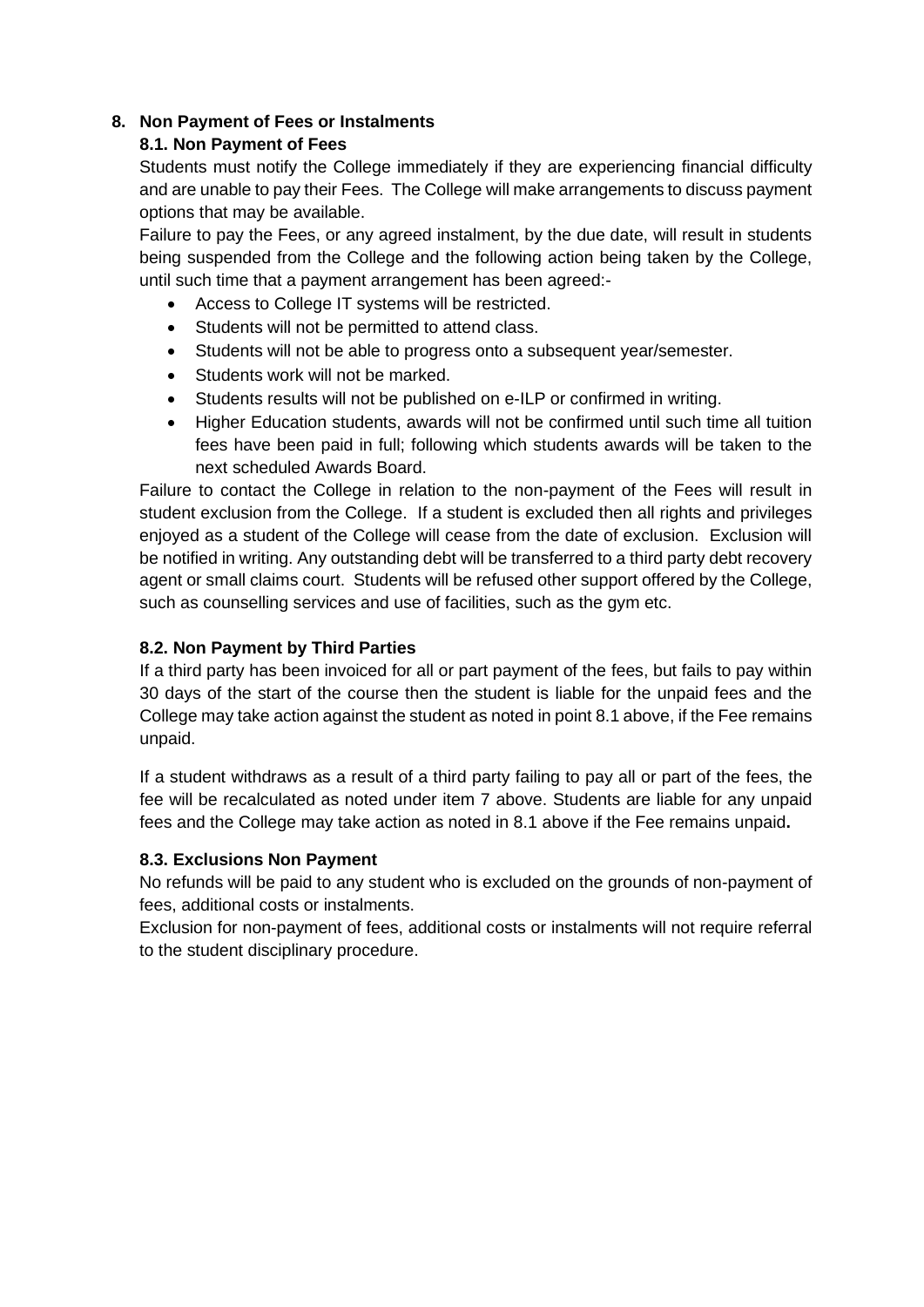## <span id="page-9-0"></span>**Appendix 1 Fees Tariffs 2021/22**

## **New entrants only**

| Category                                 | Fee         | Part time fee  | <b>International Fee</b> |
|------------------------------------------|-------------|----------------|--------------------------|
| Higher Education full time - 120 credits | £8,000 (Per | £666.66 per 10 | £12,000 (Per Year)       |
| (Price Band A)                           | Year)       | credits        |                          |
| Higher Education full time - 120 credits | £9,000 (Per | £750.00 per 10 | £13,000 (Per Year)       |
| (Price Band B)                           | Year)       | credits        |                          |

#### **Price Band B courses**

| Course                                                            |
|-------------------------------------------------------------------|
| BSc (Hons) Professional Aviation Engineering Practice             |
| BSc (Hons) Agriculture (Top-Up)                                   |
| BSc (Hons) Agri-business Management                               |
| <b>BSc (Hons) Animal Science</b>                                  |
| BSc (Hons) Animal Science and Welfare Top-Up                      |
| BSc (Hons) Applied Equine Science                                 |
| BSc (Hons) Land based Science (Ecology and Conservation) Top-Up   |
| BSc (Hons) Land based Science (Equine Science and Welfare) Top-Up |
| BSc (Hons) Wildlife and Conservation                              |
| BSc (Hons) Zoology                                                |

| Category                             | Fee     | <b>International Fee</b> |
|--------------------------------------|---------|--------------------------|
| HNC or HND per 15 credit unit        | £755    | £910                     |
| HNC or HND "top up" (120<br>credits) | £6.040  | £7.280                   |
| Full HND (240 credits)               | £12,080 | £14.560                  |

#### **Returning students**

| <b>Campus</b>  | Category                                                              | Fee               | <b>International Fee</b> |
|----------------|-----------------------------------------------------------------------|-------------------|--------------------------|
| <b>Norwich</b> | Higher Education full time - 120 credits                              | £7,500 (Per Year) | £11,000                  |
| <b>Norwich</b> | HE Full Time BSc Professional Aviation<br><b>Engineering Practice</b> | £9,000 (Per Year) | £12,500                  |
| Easton         | <b>Foundation Degree</b>                                              | £7.500            | £11,500                  |
| Easton         | <b>Honours Degree</b>                                                 | £8,000            | £11,500                  |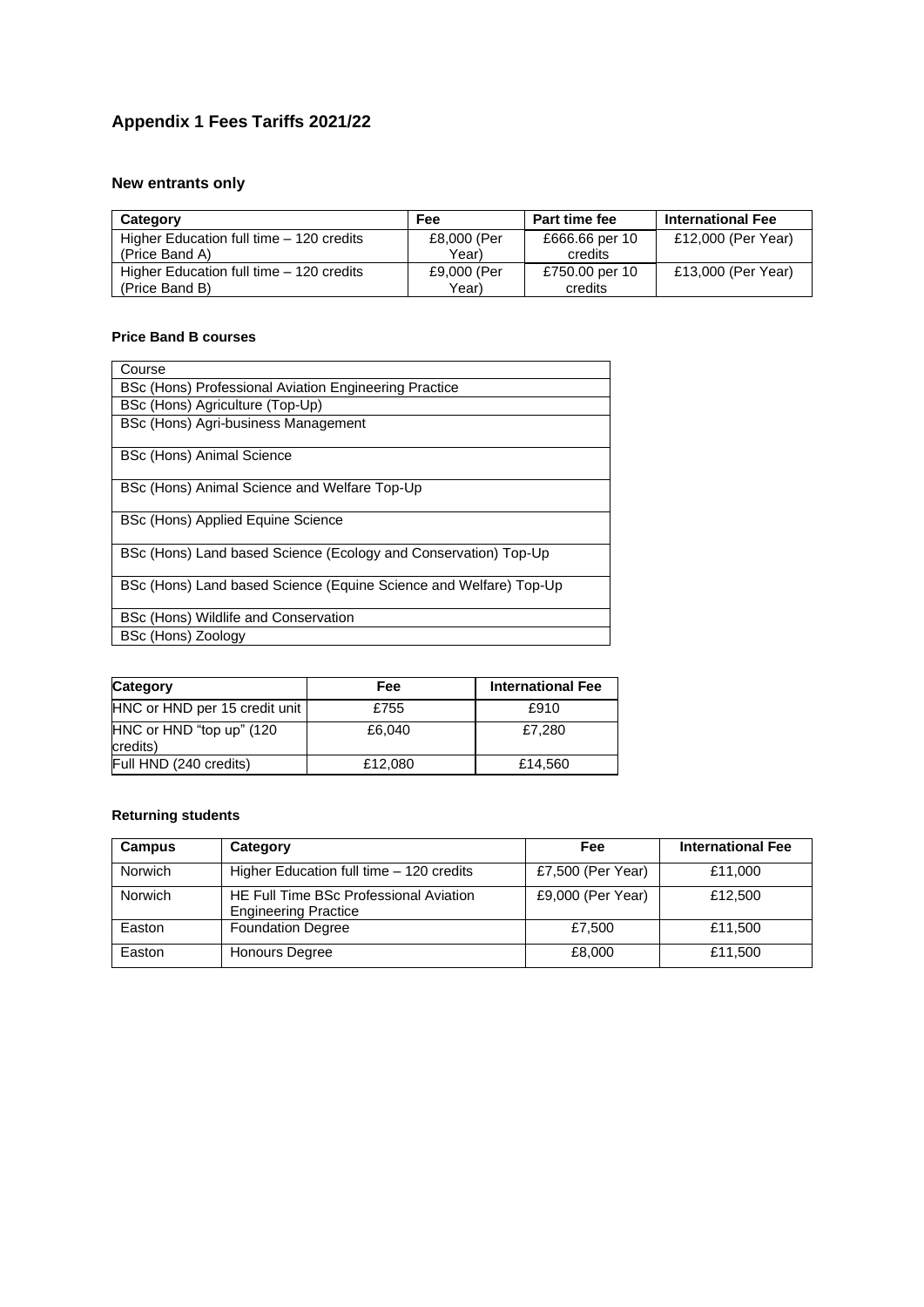## <span id="page-10-0"></span>**Appendix 2 Fees Tariffs 2022/23**

## **New entrants only**

| Category                                 | Fee         | Part time fee  | <b>International Fee</b> |
|------------------------------------------|-------------|----------------|--------------------------|
| Higher Education full time - 120 credits | £8,000 (Per | £666.66 per 10 | £12,000 (Per Year)       |
| (Price Band A)                           | Year)       | credits        |                          |
| Higher Education full time - 120 credits | £9,000 (Per | £750.00 per 10 | £13,000 (Per Year)       |
| (Price Band B)                           | Year)       | credits        |                          |

#### **Price Band B courses**

| Course                                                            |
|-------------------------------------------------------------------|
| BSc (Hons) Professional Aviation Engineering Practice             |
| BSc (Hons) Agriculture (Top-Up)                                   |
| BSc (Hons) Agri-business Management                               |
| <b>BSc (Hons) Animal Science</b>                                  |
| BSc (Hons) Animal Science and Welfare Top-Up                      |
| BSc (Hons) Applied Equine Science                                 |
| BSc (Hons) Land based Science (Ecology and Conservation) Top-Up   |
| BSc (Hons) Land based Science (Equine Science and Welfare) Top-Up |
| BSc (Hons) Wildlife and Conservation                              |
| BSc (Hons) Zoology                                                |

| Category                             | Fee     | <b>International Fee</b> |
|--------------------------------------|---------|--------------------------|
| HNC or HND per 15 credit unit        | £765    | £920                     |
| HNC or HND "top up" (120<br>credits) | £6.120  | £7.360                   |
| Full HND (240 credits)               | £12,240 | £14.720                  |

#### **Returning Students**

| Category                                 | Fee         | <b>Part time fee</b> | <b>International Fee</b> |
|------------------------------------------|-------------|----------------------|--------------------------|
| Higher Education full time - 120 credits | £8,000 (Per | £666.66 per 10       | £12,000 (Per Year)       |
| (Price Band A)                           | Year)       | credits              |                          |
| Higher Education full time - 120 credits | £9,000 (Per | £750.00 per 10       | £13,000 (Per Year)       |
| (Price Band B)                           | Year)       | credits              |                          |

#### **Price Band B courses**

| Course                           |  |
|----------------------------------|--|
| As listed above for New Entrants |  |